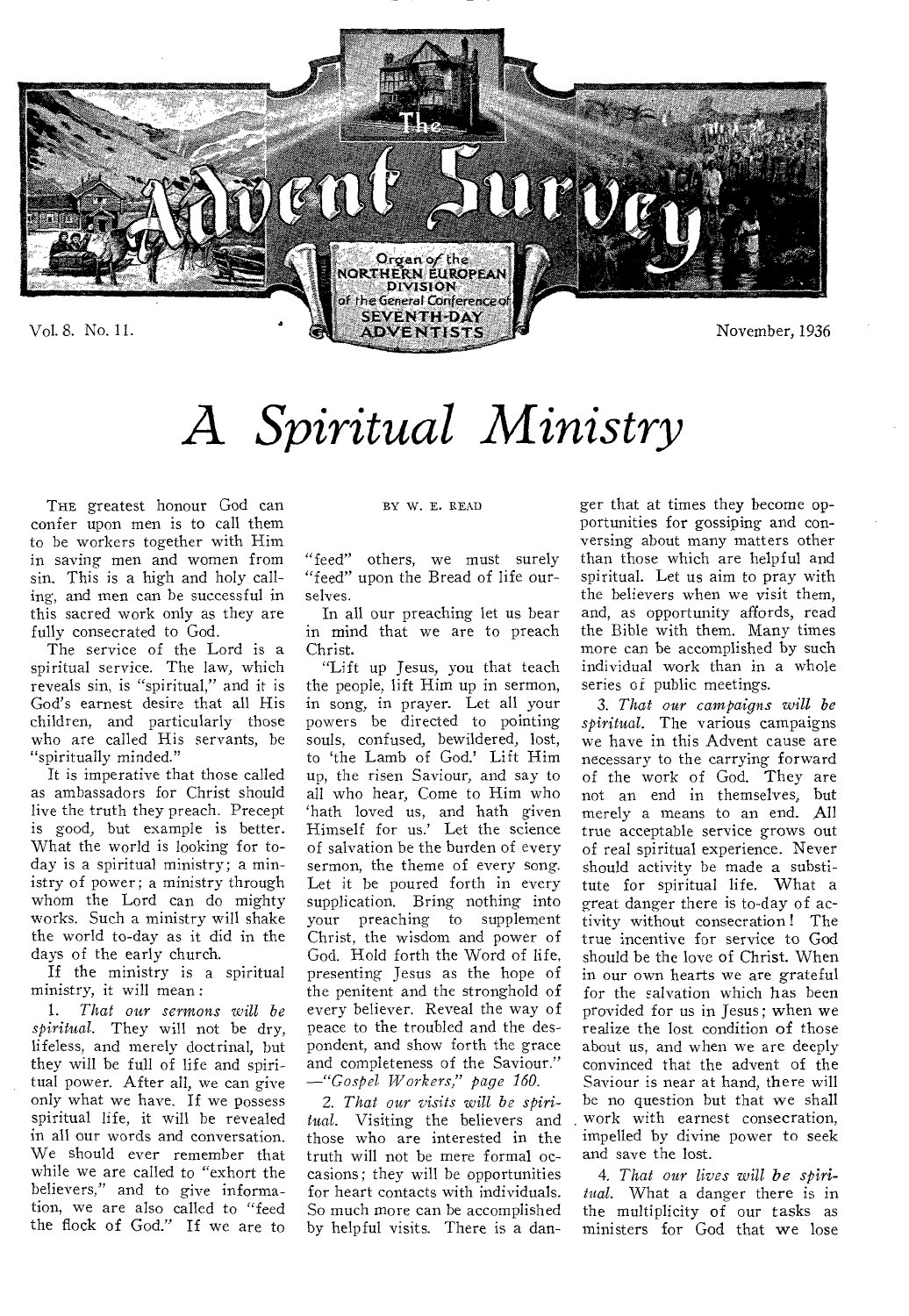sight of the high and sacred calling that is ours in Christ Jesus ! In the daily grind of our service, the regularity of visits it may be, caring for the details of a public effort, the round of committee meetings, or making plans for this or that campaign, we are apt to think in terms of things rather than of spiritual values.

The details of the work are necessary. These must he cared for. The machinery of the cause must run and run smoothly, but, after all, the thing of major importance is that we ourselves are enjoying a living experience of fellowship with our God. We should be very much in prayer; we should pray for ourselves, but also for others. The more we know of intercessory prayer in our experience, the more souls will be won to the truth through our efforts. We need to feed upon the Word of God, not merely read it in a formal way, not merely study it for our Bible studies and sermons, but, day by day, feed upon the Word of God so that we ourselves may grow strong in spiritual *grace* and power. May God enable us, as His servants, to be true and faithful to Him, and be in every sense of the word a "spiritual ministry."

## *Annual Meetings in Sweden and Finland*

#### BY G. A. LINDSAY

THE annual local conference sessions in Sweden and Finland followed immediately after the East Nordic Union conference session which closed July 21st. In order to meet a strong desire on the part of many for a united meeting sometime, so that the believers could renew old acquaintances and form new, and also in order to save travelling expense, the Union committee recommended that the two conferences in Sweden hold their annual meeting in Stockholm immediately following the Union session.

This-inter-conference meeting was held in Adventkyrkan (The Advent Church) in Stockholm, July 21st to 26th. It proved to be one of, if not the best, and also the largest gathering of Adventists that has ever met in Sweden. The church and small chapel adjoining proved too small for the attendance on Sabbath, and if another such meeting is held, which is greatly wished by all, we must rent larger halls.

As the conference was organized, each of the two local presidents was appointed to lead out alternately at the conference sessions. Co-operation was splendid, and everything worked in a most harmonious way. All general business :was acted upon as a joint delegation, and only in the elections

and in accepting the presidents' and treasurers'reports did the delegations vote separately. In both conferences, the officers, departmental secretaries, and executive<br>committees were re-elected. committees were Brother G. Gidlund, president of the South Swedish Conference, and Brother K. Sandstrom, of the North Swedish Conference, both hold the full confidence of the people. A month later, however, because of the transfer of Pastor G. E. Nord to the Division, Brother Gidlund was asked to take over the principalship of Ekebyholm Missionary Seminary, and the Union president to take charge of this conference in addition to his regular duties, until the next annual session.

The reports rendered were quite cheering. Tithes and mission offerings had increased during the year 1935 in both conferences. The number of baptisms held during the first six months was encouraging. In every respect the workers and members felt they had reason to be thankful to God.

A goodly number of resolutions regarding the various phases of church work, missionary campaigns, educational and health features, were discussed and passed. These we believe will help to push the work forward in a strong way.

It was a real treat to us to have Brethren Meade MacGuire and F. C. Gilbert with us the whole time. They were asked to take most of the time devoted to Bible studies and sermons, and the Lord used them powerfully. Elder Mac-Guire visited Sweden fourteen years ago, and many still remembered the messages that our brother brought them then, and they were all the more eager to hear the plain, forceful, spiritawakening messages that came as "meat in due season" to our hearts. Brother Gilbert's studies on the sanctuary question were most helpful. His mastery of this important subject, and his interesting way of presenting it, gave all a better understanding of this wonderful truth.

The Finland-Swedish conference session convened in Helsingfors, July 28th to August 2nd, and the conference in Lahti, August 4th to 9th. Our members in Finland show a greater interest in the annual meetings than I have seen anywhere else in the Northern European Division. Every church sends practically a full delegation. They come to the very first meeting and remain until the end. In addition to the delegates, as many others come as can get off from their duties.

Both in Ilelsingfors and Lahti the conferences were spiritual feasts. We were not able to get any visitors from either the Division or the General Conference, because of meetings that were held in other fields at the same time. but the Lord blessed the workers from the Union and conference as they endeavoured to serve the Word of truth to the waiting people. A spirit of prayer and devotion actuated every heart.

The reports in both conferences bore evidence of success and God's blessing. For several years the<br>membership in the Finlandmembership Swedish Conference had been constant, but during the past three years it had increased by nearly thirty per cent. In the Finnish Conference the year 1935 had been a record one, with a net gain in membership of 175. The number of baptisms for the year was 267, of which number about thirty came in as a result of the work of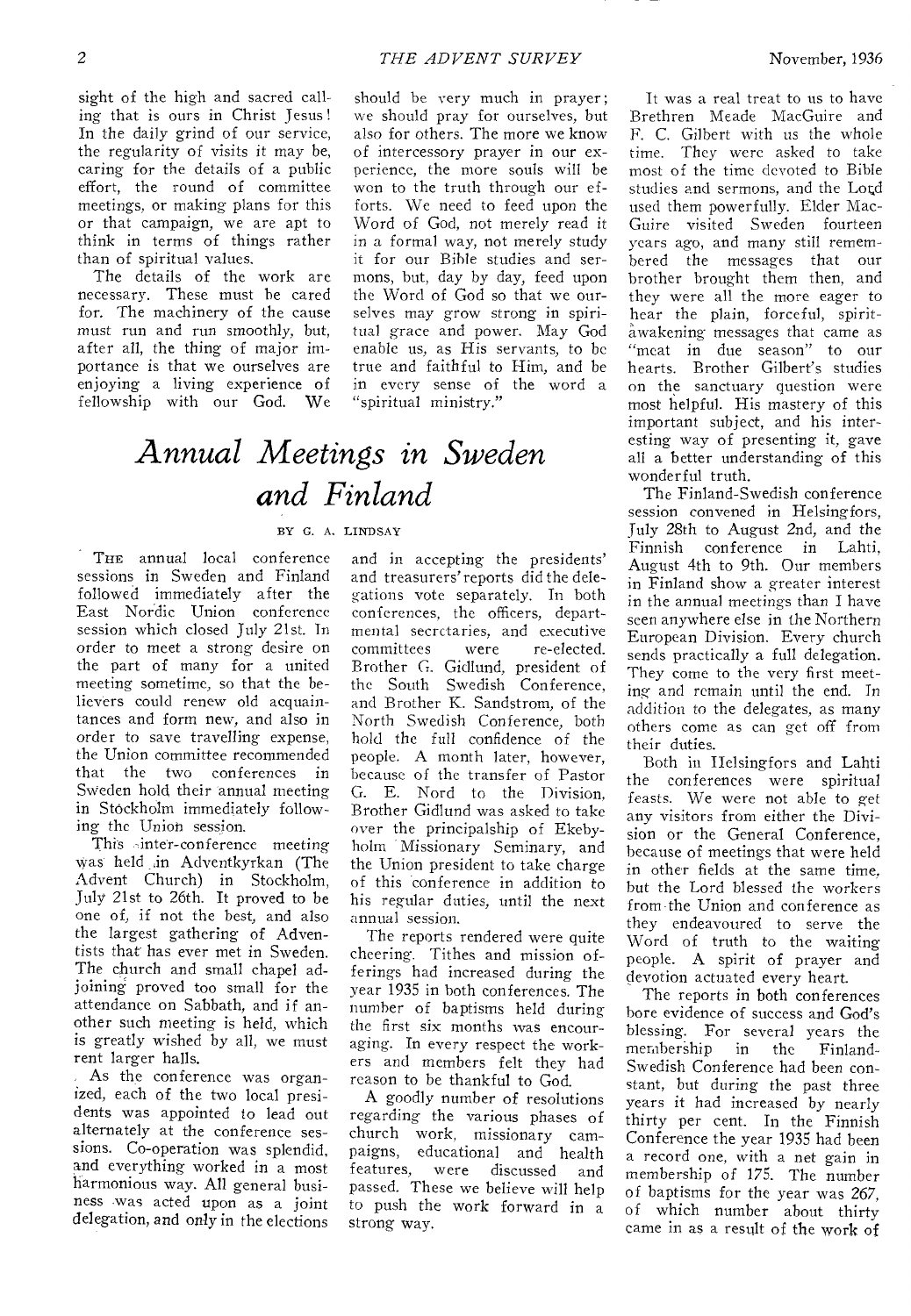The financial reports spoke also of increases over the previous year, both in tithes and offerings. Our members are very faithful to God and His cause. Now that Finland has its first missionary family --Brother T. Ketola, with wife and children—on the way to Africa, we can see even greater increases in the mission funds from that country.

Brethren A. Blomstedt in the Finland-Swedish Conference, and V. Kohtanen in the Finnish, were re-elected to the respective presidencies. The committees were also re-elected in both conferences. There is the best of harmony everywhere in the field, and the leaders are strongly supported by their constituencies.

Our annual meetings both in

# Sweden and Finland were greatly

favoured by the visit of Brother H. Wilson, an ordained native minister from Sierra Leone, West Africa. His encouraging talks on missions and outspoken appreciation of the churches in Europe for their support of the work for his people touched the hearts of all those who attended the meetings. It is so seldom that our members over in this part of the world meet native workers from the mission fields, but surely it inspires their hearts when they can see a living representative from those far-off lands.

The Advent people in Sweden and Finland are cheerfully and hopefully going forward to do what they can to bring the Advent message to those who still sit in darkness. It is their ardent desire that the coming of the Lord Jesus may soon come to pass.

### *The Polish Union Meetings*

#### BY WM. CZEMBOR

THE fifth Union conference session of the Polish Union was held in Warsaw from September 8th to 13th. Delegates, eighty-five in all, from all the conferences, and more than 400 visitors, were in attendance. A spirit of love and unity toward God and His work was manifest throughout the business meetings, as well as the devotional hours and sermons. We felt that God was with us. The words of God chosen from the eighth chapter of Romans and read at the solemn opening of our first meeting, expressed our deepest thoughts : "If God be for us, who can be against us?" Nothing indeed "shall be able to separate us from the love of God, which is in Christ Jesus our Lord."

This conference session was a mighty evidence of the truth of the above text. The enemy *had*  tried during the past four years to destroy the work of God in Poland, and in carrying out his plans he had used discontented, rebellious men. Using his old method he had tried to charge and condemn the servants of God. Insolent lies have been distributed, and such

reports as, "The work in Poland is destroyed," "Many, many churches have fallen from the faith." These alarmed the minds of many brethren and sisters of the Northern European Division who, because of love toward the work of God had prayed, sacrificed, and worked for the cause in this country. The Union conference session clipped the wings of all these lies. The report showed that two new conferences were organized in Poland during the past four years, and instead of churches falling off, thirteen new ones have been added. In 1932 we had 137 churches. To-day we have 150.

No fewer than 1,411 new members have been added to the church by the diligent work of fifty-five workers and the help of our brethren and sisters. So the membership did not fall, but increased. All this has been done during hard times, and with considerably less money. We had during the past four years Z1.387,516.73 less than we had during the preceding four years. So the challenge, "Who shall lay anything to the charge of God's elect?" found a mighty response in the hearts of all present. They sang with the deepest conviction :

"Die Sach' ist Dein, Herr Jesu Christ, Die Sach', an der wer stehn, Und weil es deine Sache ist, Kann sie nicht untergehn'

Elders Meade MacGuire and F. C. Gilbert of the General Conference gladly served with the Word of God and gave meat in<br>due season. Brother T. T. due season. Brother Babienco, who now serves the Northern European Division, led out in the meetings. God has richly blessed him in his work as president of this Union during the past three and a half years. For the coming quadrennium the following officers were chosen unanimously :

*Union president.—Wm.* Czembor. *Secretary.—M.* Wasidlow.

*Treasurer.—M.* Babinska.  $Sabbath-school$ *People's Depts.—A.* Kruk.

*Home Missionary Department.*  —M. Wasidlow.

*Publishing House Manager.—S.*  Kwiecinski.

*Principal of the School.—J.*  Schwital.

The fourth annual session of the West Polish Conference was held in connection with the Union conference session. This field showed good progress in the winning of souls, in offerings, and in missionary work.

Sabbath was a real spiritual feast. All consecrated themselves anew to the Lord for service. On that day Brother M. Wasidlow was ordained. We held all our meetings undisturbed and under the protection of the state. A representative of the government attended nearly every meeting; he bore the best of testimonies and gave us a good report. He stayed right until the close of the last meeting. He sang with us, prayed with us, and also wept with us, and he responded at the last sermon by Brother Meade MacGuire with a loud, "Amen !" It was an inspiring meeting, and one which will burn unquenchably in the hearts of all who were present. May the Lord continue to bless His work in Poland and soon bring it to a glorious close.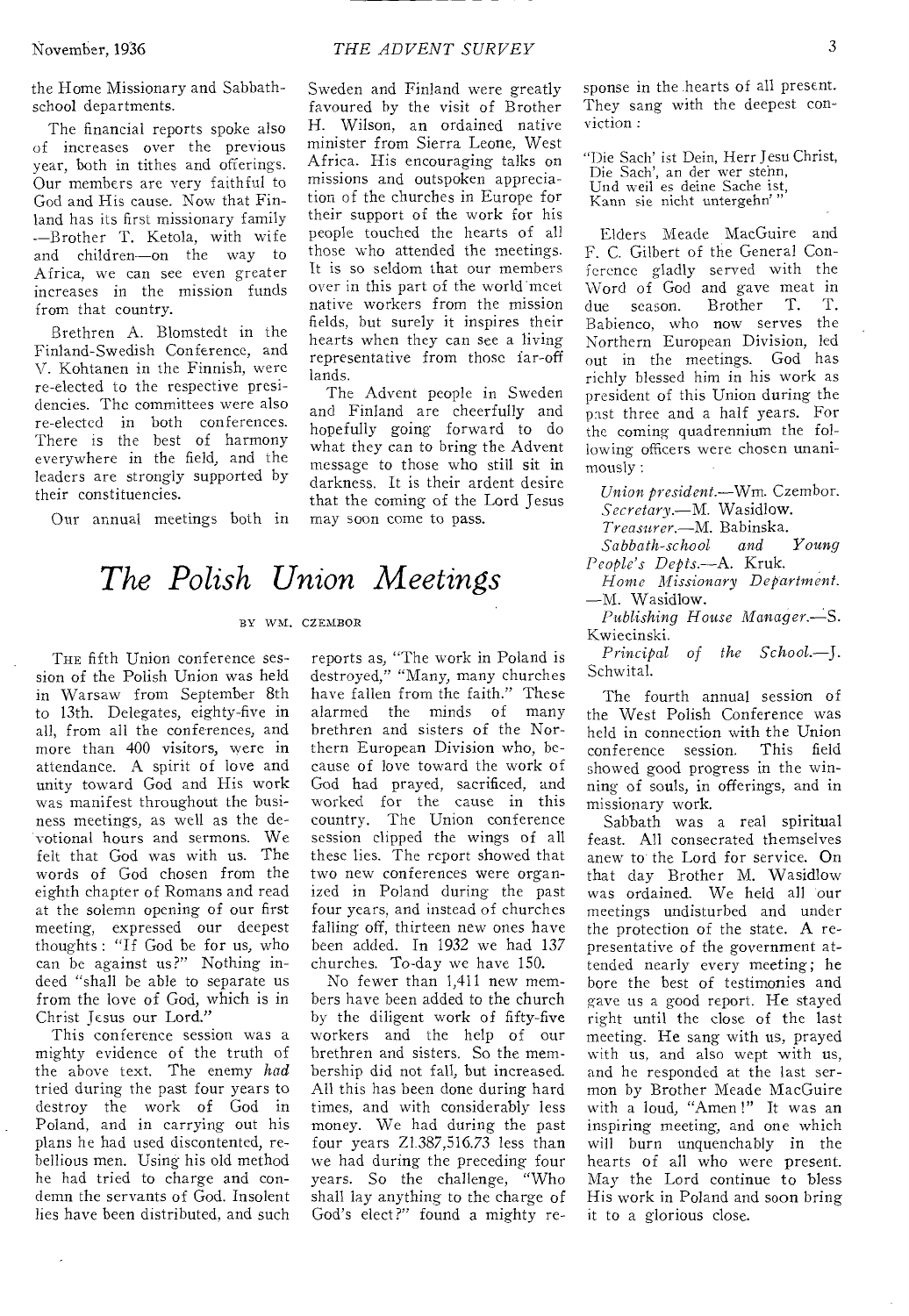### *The East Polish Conference*

#### BY WM. CZEMBOR

FROM September 17th to 21st of this year the East Polish Conference held its ninth annual meeting. All nine have until now, been held in the same town and in the same hall—the hall of the Pozarki church in Volynien. The reason is that it is the largest hall we have in the whole conference. It normally has seating accommodation for 250. When it was built, everyone thought it too big, and it really was too big at first, but during the past few years, it has become very *much* too small. From 600 to 700 persons gather at the time of the annual meeting, and it is hard for anyone who has not been there to form any idea as to how the hall is packed. Hundreds are pressed close to each other, and they stand hour after hour in this uncomfortable position, listening with deep emotion to the Word of God.

Elder Meade MacGuire, who was present at this conference, said: "I have visited seventy-five countries and attended many meetings, but nowhere have I seen one so crammed as at Pozarki." Nevertheless, it was an excellent, joyous and blessed occasion. During the past year the brethren and sisters came nearer to God, and were full of happiness as they told of the ekperiences they had had with God in His work. One brother told how, through the testimony of just a young schoolgirl, a whole group of brethren

and sisters had been organized. The child's heart had been touched by the truth, and she was baptized. Her parents opposed her and put many difficulties in her way. But she testified in a humble and childlike way for the truth of God, and suffered all persecutions patiently. One day as she came home from school, she said to her parents : "Papa, Mamma, you must settle down and become serious and get converted, or you will be lost. I am going to die." She then went to bed, took a fever, and died. Her parents were deeply moved at this loss, and called the elder of the church. They studied with him the Word of God and were later baptized. Some neighbours, too, were baptized with them, and we have now at that place a group of twelve souls as a result of the faithful witnessing of a child.

Our members in the East Polish Conference are faithful, sincere, and good mi3sionary workers. Brother J, Kulak, who has been the president of this conference during the past three years, has worked faithfully and unselfishly, but does not enjoy good health, so Brother J. Zielinski was chosen as president for the coming year. He has come to this field from the North Polish Conference. The Lord has richly blessed East Poland. It has grown strong. May He continue to bless it and enable us to find a larger meeting place for the next annual meeting.

### *Annual Conferences in South Poland and Silesia*

#### BY W. T. BARTLETT

BOTH conferences were well attended. The former began in summer warmth. We needed the windows wide open, but the traffic outside was deafening, so we breathed fresh air only at intervals. Lwow, where we met, is strongly Jewish. It seemed strange

as the sun neared its setting on the Friday, to see the markets and shops almost entirely closed, and men, women, boys, and girls carrying hymn-books and prayer books on their way to the many synagogues. On weekdays many of the Jews we met seemed

wretched and ill, a ragged, dejected, degraded people, but they presented quite a different aspect on the Sabbath.

The hall, seating 300 people, was crowded on Sabbath and Sunday, although the change to cold weather and heavy rain kept many away who would have come for the week-end. Part of the membership had to journey for days to get to Lwow; some travelled seventy kilometres, and one party came in a wagon 140 kilometres. It is but three years since South Poland was divided into two con-<br>ferences—South Poland and ferences-South Silesia. The first conference in South Poland after the division was but small, the second was bigger. So it was encouraging to see 300 come together this time.

Among the gains were some University students who have accepted the truth during recent months, and now desire baptism. They are interesting their friends. Another student who has passed the gymnasium has been invited to attend the school this year and train for the work. It is hoped that all these will develop into workers for the Ukrainians, of whom there are seven millions in Poland for whom we have yet done little.

One brother present had been for years in the Pentecostal Mission, and was much incensed against Adventists by the stories told him. However, he came into personal contact, listened to some Bible studies, and was convinced that the Sabbath doctrine was truth. His wife opposed him strongly, but now the family is united and happy.

A one-time Pentecostal Mission preacher gave a good testimony. He is now a colporteur and going to school with a view to preaching the Advent message.

The authorities sent a detective to listen on Sabbath and report. He was deeply impressed with Brother MacGuire's Sabbath morning sermon, and heartily wished us God's blessing on our work.

No changes were made in officers. The conference seemed very united and rejoicing under the leadership of Brother Schafer.

The Silesian conference fol-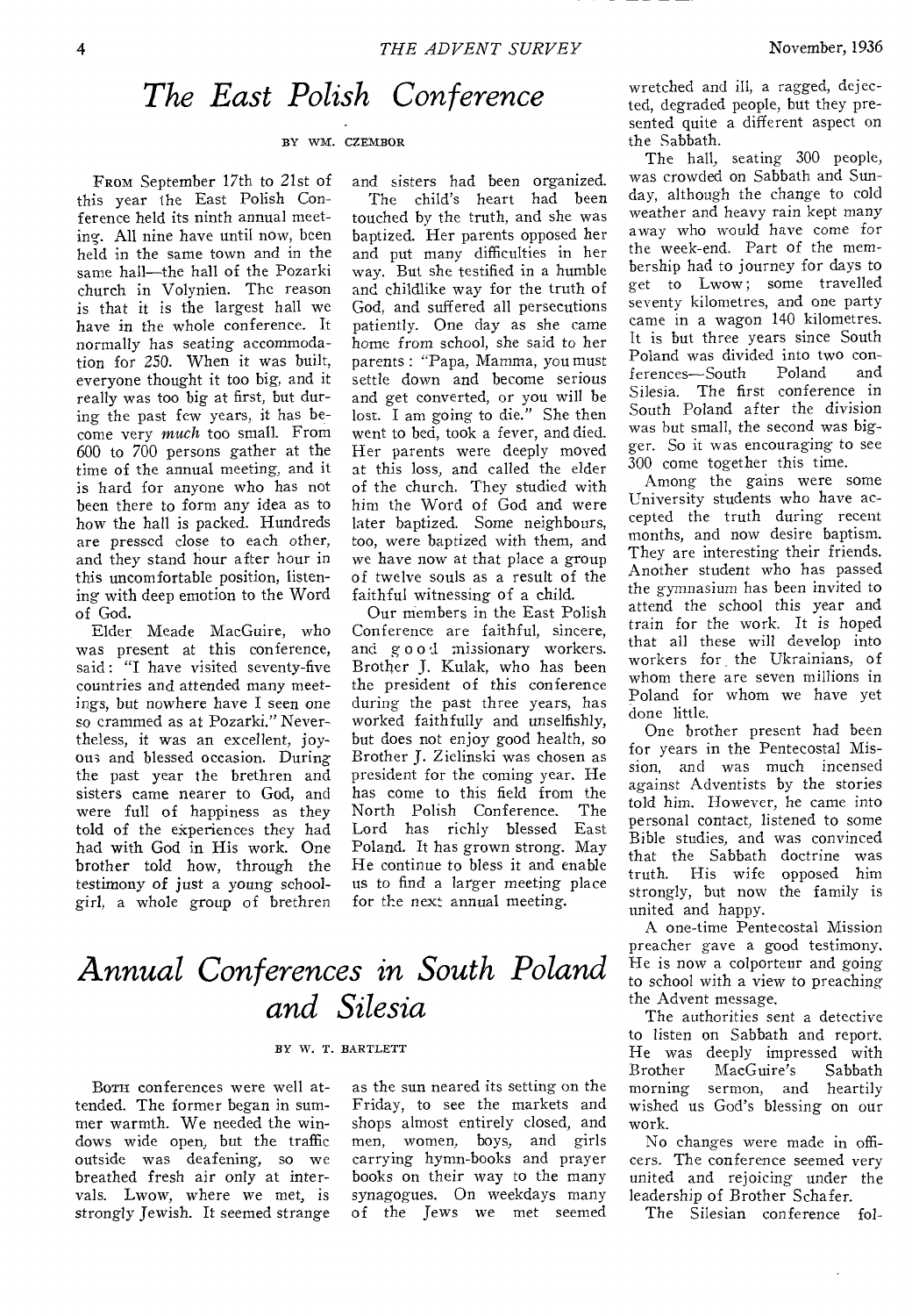lowed in Biala, a short distance from our Polish school. Here we met on Sabbath and Sunday in the large hall of the Soldiers' Home. About 400 were in attendance. The weather was bad and kept many away. Snow fell twice just before the conference began, and it rained heavily much of the time.

Reports were cheering. One worker had been added, dividing his time between canvassing and Bible work. A colporteur at the meeting told of being arrested and held in custody for some days. The experience had proved a blessing to him.

Two railway officials were present who had been granted freedom from Sabbath duty. One of them was in an important position. At first his application was refused, and he himself was ordered to be put under medical observation for suspected insanity. Finally he was promoted and given his request. The other man, in lower rank, was required to find a substitute, and on this condition given the Sabbath. Another brother came to the conference on a bicycle, and persuaded a friend to accompany him. On the way they twice met with accidents, and the friend wanted to return home. The brother, however, encouraged him and they arrived safely, after one escape from serious danger; both enjoyed the meeting and were very happy they had come.

One elderly brother spoke of working in the Ingathering in a very poor district, which he described as "at the end of the bread and the beginning of stones and water." However, he had reached five goals. He greatly enjoyed the meeting and by way of re-consecration was going hack to get one more goal.

On the Sunday some of us attended the re-opening of the school. Twenty students had arrived, and several others were on the way. There is every prospect that strong young men from the school will soon reinforce the cause in needy Poland, with its thirty-three Schwital, the principal, has some capable helpers in his important work.

Brother Meade MacGuire left us at Biala to return to the States. His work in Poland was keenly appreciated, and everybody will be glad to see him again. Brother Babienco also left for Latvia.

Brother Gomola was re-elected president of the Silesian Conference, with the same committee.

### *Greetings from Lithuania*

#### BY T. T. BABIENCO

THE conference in Lithuania took place in the city of Klaipeda (Memel) September 3rd to 7th. Delegates were present from all the field, and a good spirit was manifested throughout all the meetings. Pastors Meade Mac-Guire from the General Conference, W. E. Read from the Division, E. Tiesnesis from the Baltic<br>Union, and the writer were and the writer present, and served with the Word of God. We were all happy to see the honest energy the believers have in that field for the work of God. They have to go through many hardships, but full of courage and joy in the Lord they go forward. All the financial goals were reached, and the soul-harvest

was the best of all previous years. Lithuania is a very strong Catholic country, but the message is taking hold of the hearts of the people and they obey the truth. Many testimonies were given as to how wonderfully the Lord has led them to receive the truth. Many new places have been entered. Both workers and believers are happy and of good courage in the Lord. We have in Lithuania twenty churches and 369 good Seventh-Day Adventists.

Brother Strohl was elected the president of that conference, and Brother Strasdaukas the secretarytreasurer. Many new laws have been passed that restrict our work, and we are asked to furnish such men to take responsibility as we do not have in Lithuania, so we had to rearrange our plans. But the Spirit of God is working in the hearts of many. The printed page that was so faithfully sown in Lithuania by our colporteurs and believers is bringing a very good harvest, and our hearts are filled with joy to see that the work done in great fear is bringing forth fruit. The believers, strengthened with the Word of God, went home rejoicing.

### The Gospel in Angolaland

 $\leftarrow$ 

OUR Sabbath-school offerings' overflow for the fourth quarter goes to the work in South Africa. Brother Stevenson of the Angola Union Mission writes :

"Do you doubt if mission work pays? You would soon be convinced of an abundant return for your investment if permitted to spend a Sabbath with one of these schools. One finds an eagerness on the part of those who were once steeped in heathen darkness for the light of the Gospel. When the bell is rung for service there seems to be a desire on the part of everyone to get into the building first. When the speaker commences his sermon rapt attention is maintained from beginning to end. To hear those black folk sing the songs of Zion is an experience that is not soon forgotten. These good people have been blest with an ear for music and good voices, and it is their great delight to sing the Gospel songs."

NEWBOLD College is naturally rejoicing over its very successful ingathering of £450 for missions in three days. We all rejoice with our College.

**-4-** 

A student colporteur writes : "This result was attained only by willing co-operation and sheer hard work on the part of every member of our College, teachers and students. Everyone concerned has worked hard and long. We set our goal higher than ever, and we knew that we must work and pray unceasingly till victory was achieved. It was a cause of great joy and gratitude that God rewarded our efforts."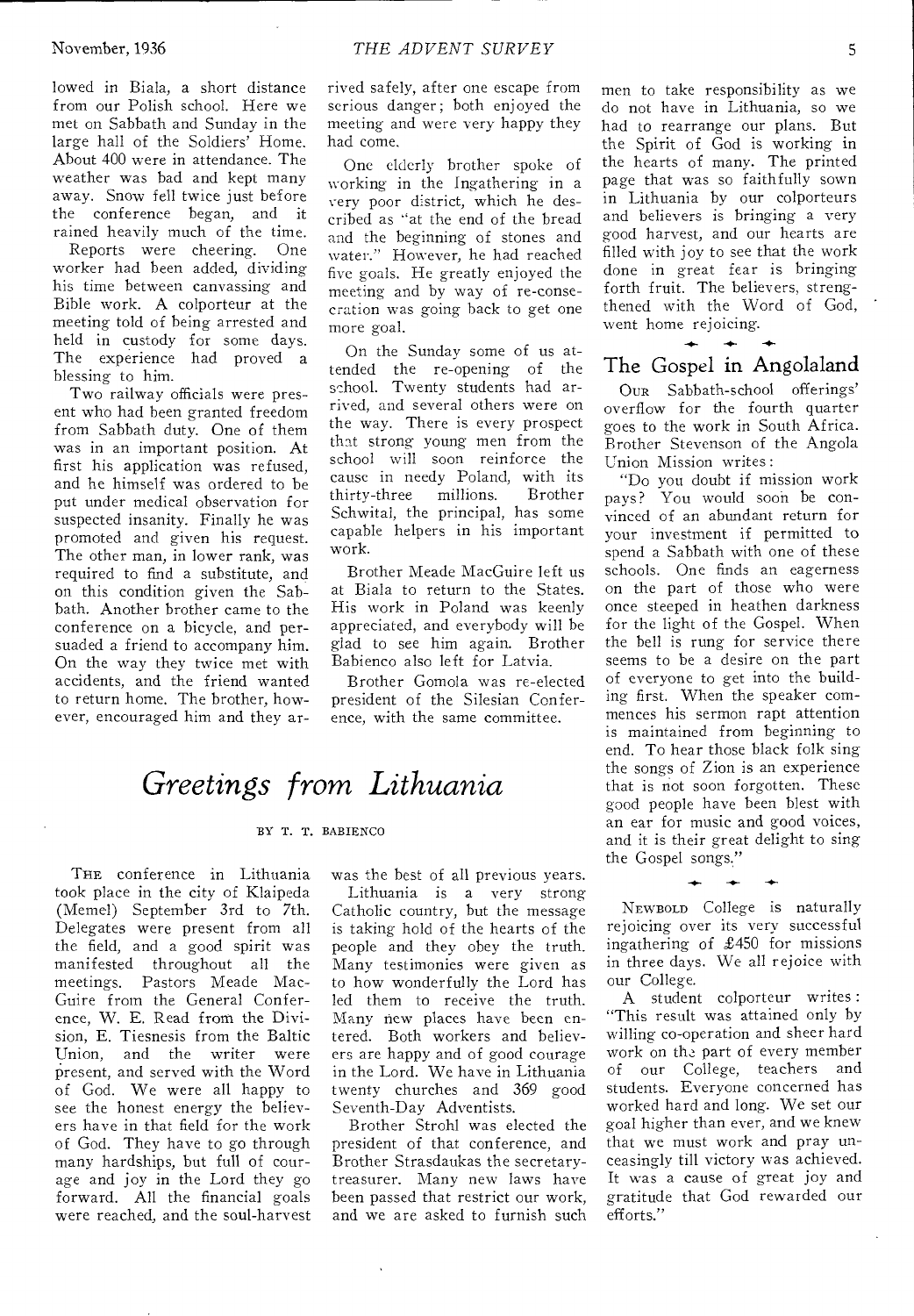### *The Outlook in Sierra Leone*

#### RY S. BROBERG

HERE we are, right in the burning sun. The sweat is dropping from our brow while we visit station after station, preaching to the people, *seeing* the chief and his "big men," looking into the worker's report book and his work, giving them instructions, exhortation, and encouragement. When we ask our native brethren how they are getting on, we can be sure they will answer : "I am trying." I can, however, say that we are more than trying, we are actually going at the Lord's business. "And what is the result?" you would ask, because we know there can he much activity without result.

First, I must say that we are far from satisfied with our result. but we are looking for great things in the near future. At present we<br>have 1.406 enrolled Sabbathhave  $1.406$ school members. Out of this number we have about 300 in the baptismal classes, and before the end of this year we expect to baptize at least 120 new members. We are happy in anticipation for this number, but how good it would have been if we had the 300. Next year the 300 new members may come and we are aiming for them. It is said, "Where there is a will there is a way," and "where there is faith there is a door open." I believe this can also be applied to souls won.

For nearly two years we as a Mission have been kept out of a very promising field. Some political affair between the chief and the Government has been the reason, but recently it was settled, and the man who is now elected chief is in favour of our Mission. He has asked Brother Tranborg, who has been up there before, to come back. For this we are very happy, because we see in this that God is working for us. When the Tranborg family start to work for this tribe they need a small dispensary, with the medicine and bandages, but where is the money for that? Our hearts go out to the home field for help, that it may he possible for us to open and establish a really good work in

that area where we have not yet a single believer.

In this mission field there is a situation which we hope can soon he altered. Our head-quarters arc in a town called Waterloo, twenty miles from the coast, while the most of our work is now up country about one day's expensive journey by train, and even then we have to travel by car or walk long distances out to the different<br>stations. Here near the coast Here near the coast people are civilized, but also<br>Gospel-hardened, and in most Gospel-hardened, and cases spiritually dead, and even against Christianity. Up country they are eagerly receiving the Gospel. Our great hope is that we could move the head-quarters nearer to the possibilities, and then establish a girls' school in the buildings at our present head-quarters, but this will cost money. We know the brethren in the Division can see our need, but it takes a long time for help to come. The Division must, of course, get the money from the conferences and the conferences from the Sabbathschool offerings, Harvest Ingathering, and other sources. How we wish that the money may come in plenty, and above this we wish that God will send His Holy Spirit to work for us and through us.

You may ask why we are so anxious to have a girls' school. There are two main reasons. For the first we want to train the girls so they may be true followers of Jesus Christ. Secondly, we want to train the girls so they may be clean, sensible wives for our young workers. What a pity it is to see a worker getting married to a<br>heathen woman. That man's heathen woman. career as a worker in the Lord's cause is, in most cases, spoilt. On the other hand what a blessing it is for a man to find a good Christian wife. It is our duty to train such girls. Some of our workers are happy because they are married to a woman that has been in our girls' school, but—alas—that school has been closed some years. I believe that in our home country in Europe are people that have money and would be glad to give a special gift if they could see ou. need.

Our outlook in Sierra Leone is good if we can only get the special help, which I believe will come before long.

### *Opening Our New Gold Coast Station*

#### BY F. L. STOKES

FOR many years the missionaries here in Gold Coast have planned and talked of opening our work in some *of* the larger towns on the coast.

In April I moved from Ashanti down to Koforidua, a large town roughly forty miles from the sea. Here I have begun evangelistic work.

This section of Gold Coast is typical of the Africa of tomorrow. Towns with well-laidout streets, electric light, water works, and many other conveniences show to what end young Africa aims. Here we have the railway and the daily paper. Schools a n d colleges abound. Africans are now able to take

London University degrees without going out of the country. Doctors and lawyers grow more and more numerous. The modern African youth can scarcely believe that his grandfathers offered human sacrifices. The heart-rending tragedy in Africa to-day is that its youth is being educated and civili z e d without experiencing the "power of God unto salvation." The result is worse than the average European realizes.

The local newspaper the other day admitted that Christianity was a beautiful theory on paper and would be gladly accepted by many serious Africans if the European ministers could demonstrate it in actual life. In many cases the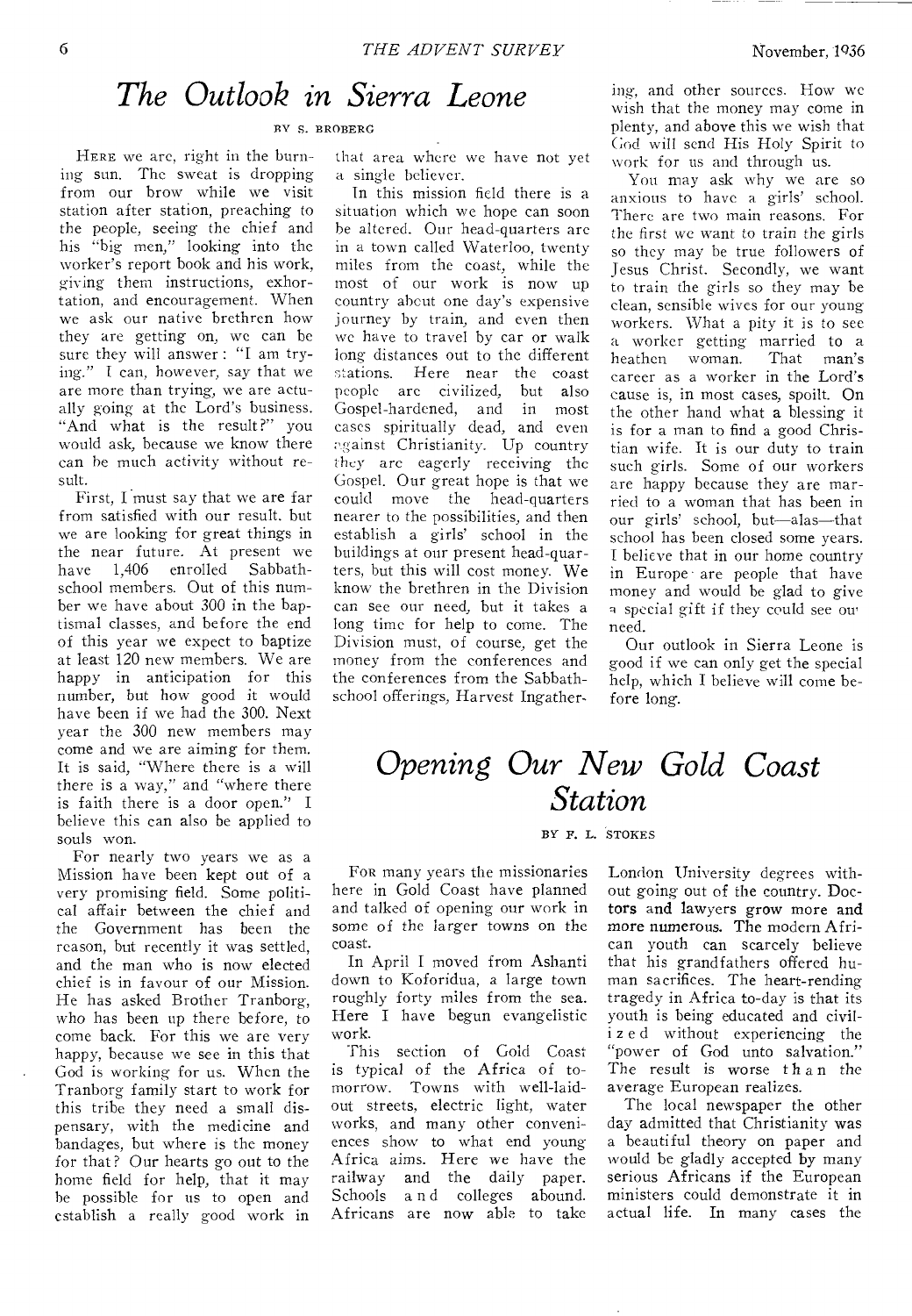churches are dead and merely exist on a basis of commercialism.

Common to almost every denomination, and there are about eight in this colony, is the plan of compelling members to pay church dues monthly, which is commonly known as "Ticket Money." The churchmembers are taught that if you wish to travel on the train you must have a ticket and you have to pay for that ticket. Likewise the Christian on entering heaven must be able to show his church clues faithfully paid on his ticket. To-day the average church will not bury a dead member unless all church moneys have been paid. The member is always buried with his ticket.

A few days ago a man lay dying. He was officially a Christian. This man had fallen sadly in arrears with his ticket money and the minister called and told him that he could not bury him unless the money was paid. The man was really without money and unable to pay anything. At last the minister relented and told him, "Well, seeing you are an old man, I'll agree to accept half the dues and bury you." The old man was unable to pay even a few shillings so the minister left in disgust. This is a common occurrence. Some of the ministers are drunkards and even immoral. New Africa sees the futility of such a Christianity and is growing cynical and Gos-<br>pel-hardened. But a few are But a few are searching for the truth.

Among such conditions we started our evangelistic work here in Koforidua.

We managed after some trouble to rent a fairly large house for meetings. We began to distribute bills and paste up posters about the town. We printed hundreds of handbills on our small press. We have had some wonderful meetings when many intelligent questions were asked.

After three months' work we have a company of about thirty keeping the Sabbath here in Koforidua. Just outside this large town God has given us another group of fifteen. Calls are coming daily from people who want to hear our message. As I write word comes of seventeen people who

our preaching. The other Sunday of working for souls, and any have been won to the message as the result of the work of one of our African evangelists. Wherever we go we find no difficulty in getting large crowds to listen to afternoon I had an audience little less than a thousand. I have faiththat God will give us large numbers of honest souls.

One man said in testifying : "I thank God the mission sent you here: otherwise without a doubt should have been eternally lost." In such moments we know the joy sacrifice we make as missionaries seems insignificant. We ask you to remember us and these newlyfound souls in your prayers.

## *Our Isolated BeLevers in the Gold Coast*

#### BY J• CLIFFORD

To stand alone for God in heathen country requires real  $c$ . secration and strength of character, as is evidenced by the lives of our isolated believers in the Gold Coast.

Visiting them from time to time one learns of their experiences. John Mensah and his wife at Dixcove, illiterate but true, live alone in their cottage in the forest. Think of what it means to go Sabbath after Sabbath for years without *being* able to read the Scriptures and but rarely to have the opportunity of finding someone who can read the Word to them. Though we can visit them but rarely, they always have their tithes kept ready for the chance visit of a worker. John refused the position of chief in his own town rather than compromise his Christian principles. His wife has recently passed away, but John remains faithful to the end.

For a score of years Brother Anaman and Sister Essien have been the only Adventists in Attuaboe. Brother Anaman did his best to interest others in the message, but seemingly without avail. Now he is dead, but his sons have turned to the truth their father loved.

In some cases people are tempted by the lure of gold to give up their faith, but right in the heart of the gold mining areas we have Brother Ackah at Obuasi and Brother Ansah Abuagyi at Tarkwa, standing loyally for the faith and using their homes as little Sabbath-schools so that others might learn the truth.

Companies of believers have

been raised up at Biposo,Patriensa, Ayirebe, and other places by members who have learnt the truth and then gone to settle in these distant places.

One way in which Satan seeks to discourage our isolated believers is by causing friends to tell them that when they die there will be no one to sing and pray for them at their funeral—a real calamity from the African viewpoint. But this does not deter them. As Christiana of Fomena said to me recently, when relating how friends had endeavoured to discourage her in this way, "Whatever happens, I am going to die an Adventist."

There are many such loyal souls in the Gold Goast. Let us pray for these isolated believers that many more like them may be won to God.

MISS RUTH RAITT, who lately went out to Nigeria to carry on the Girls' School, has been obliged to return home. She was taken ill with yellow fever and her doctor calls it a miracle that she did not die. We are praying and hoping for her complete recovery, and later return to the waiting task. Remember the work and workers in Nigeria in your prayers.